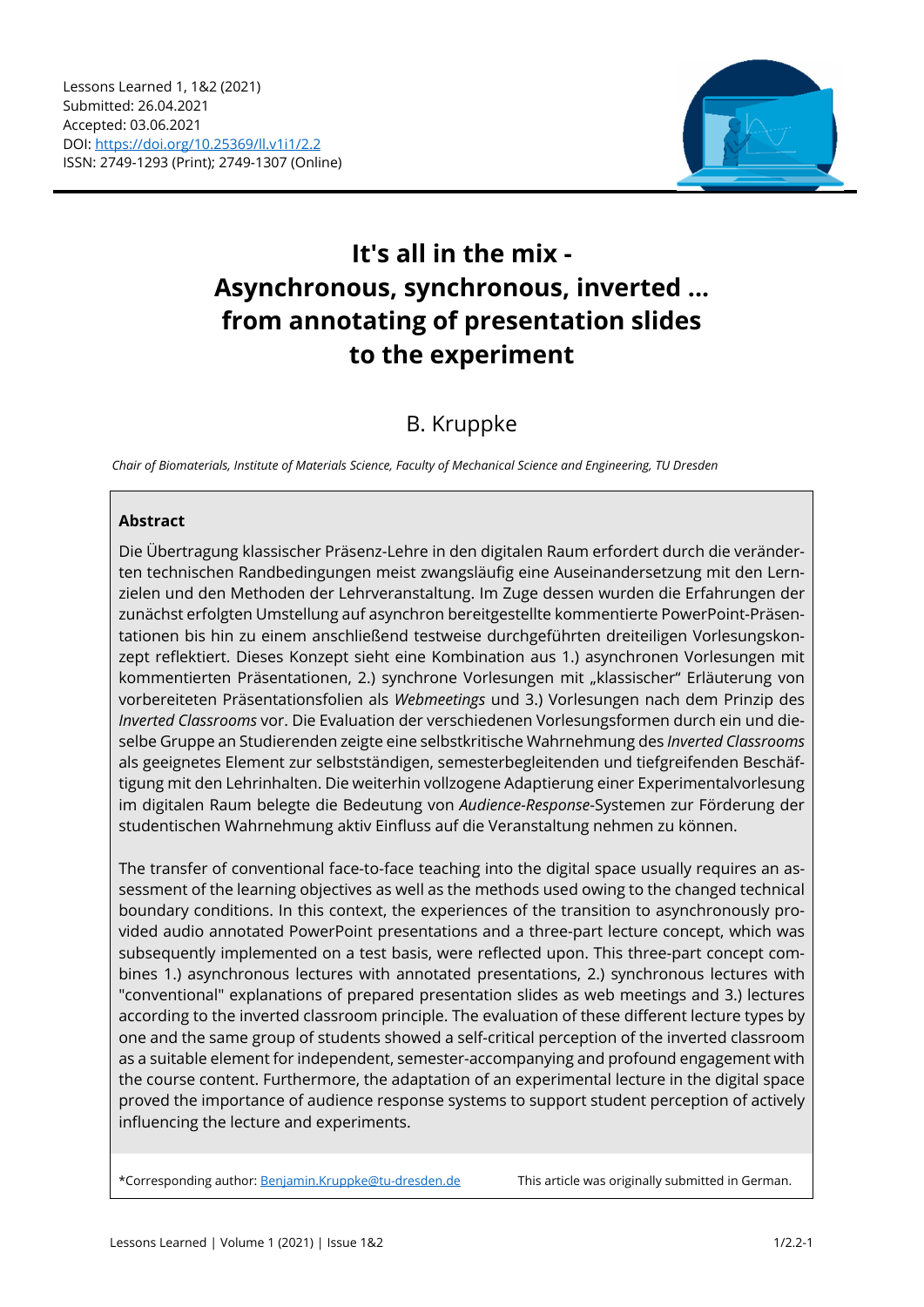## **1. Introduction**

The framework of classical teaching formats with a lecture hall, a blackboard and a projection screen as well as the direct verbal and non-verbal interaction between teachers and students cannot be transferred one-to-one into the digital space. This means that at least an examination of the technical conditions and possibilities is necessary, which in turn opens up a broad spectrum of didactic methods including their adaptation to non-presencebased teaching. In the course of integrating new methods that particularly address motivation, attention and interaction with students, it is advisable to rethink the usual lecture, seminar and practical course procedures and, if necessary, to reformulate the learning objectives. For the current generation of students, for example, the use of web communication platforms, web presentations and digital group meetings should be an essential part of their education. Knowledge and handling of audience response systems and web-based tools for exchanging ideas, questions, etc. is also taken for granted and should therefore be a subject of higher education.

In the context of adapting courses to the digital space, various concepts were compared and evaluated on the basis of the students' own reflections and feedback. The course concepts considered in the following are 1) asynchronous lectures with annotated presentations and videos created from them, 2) synchronous lectures with the "classic" explanation of prepared presentation slides as web meetings and 3) lectures according to the principle of the inverted classroom with individual self-study assignments for the students and subsequent consultations to clarify questions and deepen the subject content.

In addition to the experiences regarding the digital implementation of lectures, the transfer of practical teaching units will be presented and discussed. Additionally, the question will be discussed, if and how a laboratory practical course can be replaced by a synchronous demonstration lecture and how the students perceive such a live experimental lecture.

### **2. General conditions**

The findings and suggestions for improvement are primarily based on students' feedback and personal assessments of the following modules:

#### Applied biomechanics

- Asynchronous digital lecture & seminar
- Synchronous digital consultations
- Semester 8
- Participants (summer semester 2020): 17

Dental materials

- Asynchronous and synchronous digital lecture & synchronous experimental lecture
- Semester 9 (Materials Science)
- Participants (winter semester 2020/21): 18

The presented comments of students and evaluation results were collected anonymously within the framework of mid-term and final evaluations within the modules using the ONYX test environment in the Online Platform for Academic Teaching and Learning (https://bildungsportal.sachsen.de/opal/; OPAL). Some of the questions could be answered with free-text entries others with single-choice assessments.

#### **3. Three-part lecture concept**

The implementation of different lecture methods within the framework of one module (here using the example of the lecture on dental materials, Table 1) was chosen in order to obtain feedback from the same group of students on the course itself and the implementation of the lectures in the digital space by means of the evaluation. The alternating sequence of various lecture methods was also selected in advance in order to be able to react immediately during the semester to suggestions for changes and initial experiences. This resulted, for example, in the accumulation of synchronous events in the second half of the semester and the change of the web meeting platform on request of the students.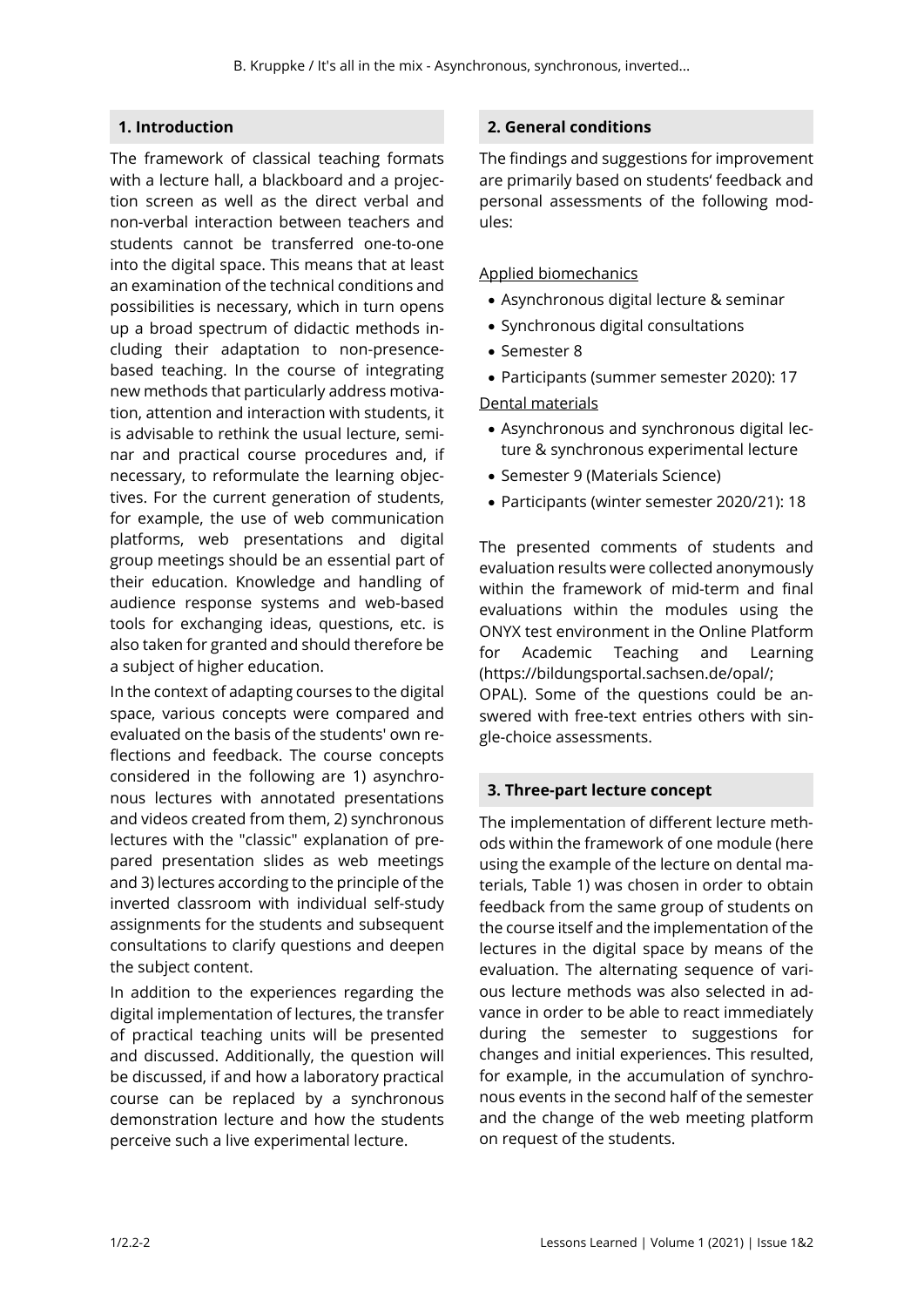| No.             | <b>Lecture method</b>                                                          | <b>Tools</b>                                            | Platform                                       |
|-----------------|--------------------------------------------------------------------------------|---------------------------------------------------------|------------------------------------------------|
|                 | Welcome video and<br>expectations survey                                       | Video common<br>word cloud                              | OPAL / Video Campus Sachsen<br>Answergarden.ch |
| VL <sub>1</sub> | Asynchronous Lecture<br>(Procedure: Inverted Classroom)<br>Kick-off experiment | annotated PowerPoint*<br>pdf file; video                | OPAL / Video Campus Sachsen<br>padlet.com      |
| VL <sub>2</sub> | <b>Inverted Classroom</b>                                                      | Learning success questions                              | OPAL (ONYX test)                               |
| VL <sub>3</sub> | <b>Inverted Classroom</b>                                                      | Live consultation                                       | Zoom                                           |
| VL <sub>4</sub> | Asynchronous lecture                                                           |                                                         |                                                |
| VL <sub>5</sub> | Asynchronous lecture                                                           | annotated PowerPoint*                                   | OPAL / Video Campus Sachsen                    |
| VL <sub>6</sub> | Asynchronous lecture                                                           |                                                         |                                                |
| VL <sub>7</sub> | Asynchronous lecture                                                           |                                                         |                                                |
| VL <sub>8</sub> | Synchronous digital experimental<br>lecture and mid-term evaluation            | Live lecture; shared notice-<br>board and questionnaire | Zoom; padlet.com<br>OPAL (ONYX)                |
| VL <sub>9</sub> | Synchronous digital lecture<br>Evaluation                                      | Live lecture<br>Forum                                   | Zoom<br><b>OPAL</b>                            |
| <b>VL 10</b>    | <b>Inverted Classroom</b>                                                      |                                                         |                                                |
| <b>VL 11</b>    | <b>Inverted Classroom</b>                                                      | Live consultation;<br>shared whiteboard                 | <b>BigBlueButton</b>                           |
|                 | VL 12 Inverted Classroom                                                       |                                                         |                                                |
|                 | VL 13 Synchronous digital lecture<br>Final evaluation                          | Live lecture                                            | <b>BigBlueButton</b><br>OPAL (ONYX)            |
|                 | Summary                                                                        | annotated PowerPoint*                                   | OPAL / Video Campus Sachsen                    |

*Table 1*: *Course of the lecture Dental Materials with the tools and platforms used*

*\* saved as video file on request of students and shared via OPAL after upload on Videocampus Sachsen*

## **3.1 Asynchronous lectures (annotated** *PowerPoint presentations*  **and videos)**

In order to welcome the students before the upload of the first lecture and to familiarise them with the procedure, videos were recorded (approx. 15 min each, Fig. 1). An overview of the content was given, as well as organisational details on the seminar, the seminar thesis and its assessment.

The videos were published in the OPAL course before the start of the semester and were available there after enrolment in the course.

Advantageously, the welcome video can be viewed individually by the students before the start of the semester and a personal connection to the lecturer can be established, which would only be possible to a limited extent with an annotated PowerPoint presentation for the introduction and getting to know each other. This should lower the hurdle for queries and strengthen the bond to the lecturer.



*Fig. 1: Two exemplary stills of the welcome video; on the left recorded via zoom (with virtual background) and on the right a pptx presentation explaining the course of the semester and the content*

The time required to create the videos is comparatively little, which means that it is also possible to update several modules before the start of each semester. As a disadvantage, it should be noted that making the video available before the start of the semester suggests that the students have to watch a video, which should not be used to artificially prolong the semester. Furthermore, there is no direct feedback from the students within the framework of this form of welcome, as would be possible, for example, through a synchronous web meeting at the beginning of the semester.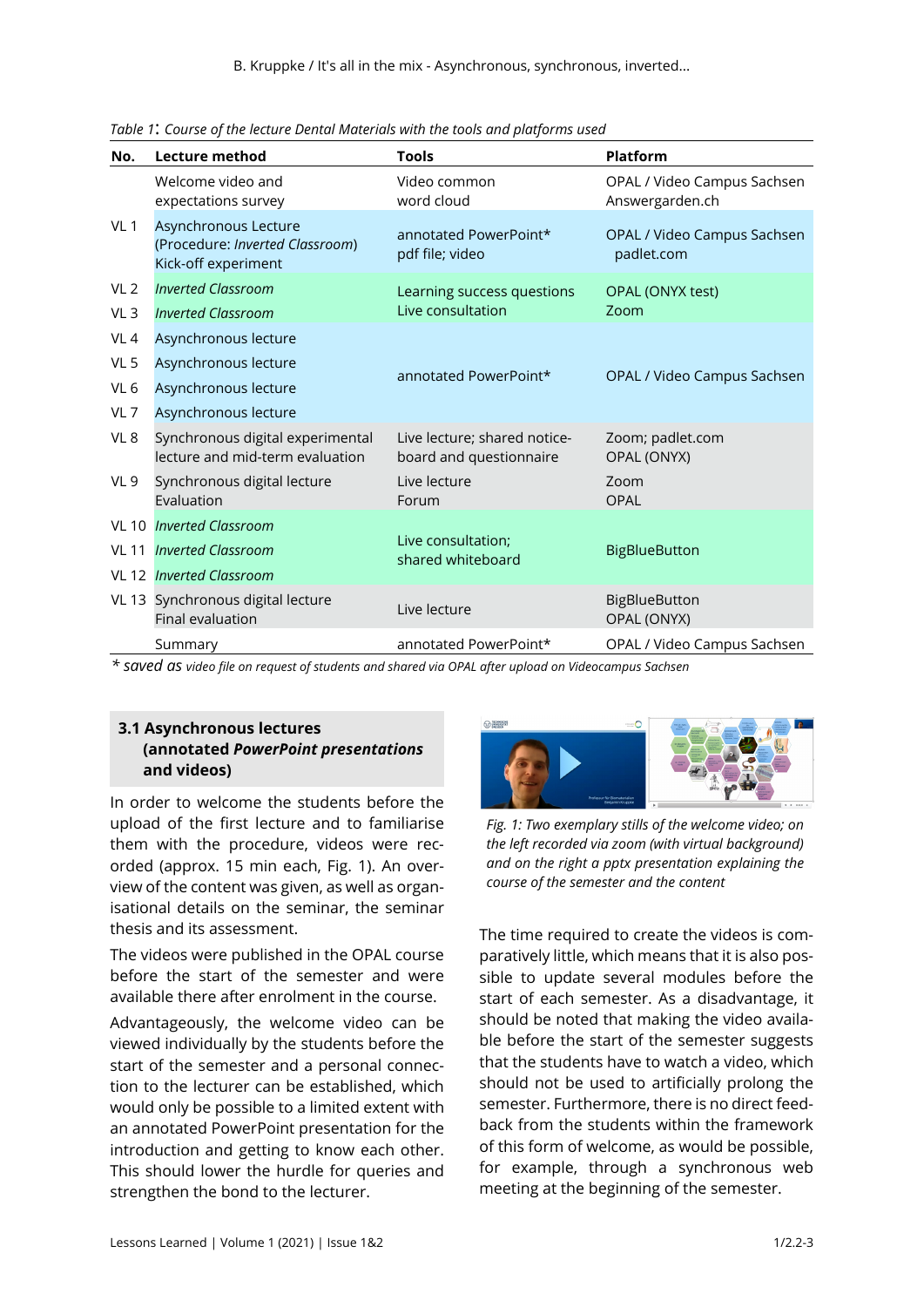After the asynchronous welcome by video, initially (as part of the module Biomechanics; summer semester 2020) only annotated presentations were recorded for the asynchronous delivery of the lectures and made available for download via OPAL. This was positively evaluated by the students: *"I think it's very good that I can listen to everything several times if necessary thanks to the slides with sound."*

"I particularly liked the fact that the (...) presentations were annotated."

The teaching evaluation further revealed that the technical implementation was rated as good by 71% of the students with regard to the quality of speech. Furthermore, the degree of stimulating language used by the lecturers was rated as mainly appropriate. In addition, the students commented, that the lecturers should strictly stick to the university's time grid, since: "*the amount that there was*, *to catch up on (...) was too high in the meantime*". On request of the students, the lectures, which were initially provided as annotated *PowerPoint presentations* and pdf files, were saved as videos (from the winter semester 2020/21), uploaded via Videocampus Sachsen (https://videocampus.sachsen.de/) and integrated directly into the OPAL course (Fig. 2). This solution caused the least compatibility problems for

Windows, Linux and Mac users.

The evaluation and reflection of asynchronous teaching presentations with respect to knowledge presentation and scope of subject content suggests that multiple listening (or the opportunity to do so) increases the amount of impotent information perceived by students. According to the author's own assessment, missing single parts in asynchronous formats, which is quite common in face-to-face lectures, must be learned and accepted by students as an active process. In the flow of a face-to-face lecture, this ability to actively overhear is not necessary, as it arises naturally through digression in one's thoughts or the distractions caused by mobile phones, fellow students, etc. Thus, the asynchronous lecture requires a selfconfident assessment by students with a certain amount of courage to leave gaps. This is partly offset by the fact that the annotation of PowerPoint slides entails less repetition and variation of explanations by the lecturer. The lack of students' questioning faces also contributes to the absence of repetition leading to re-explanation or a supplementary anecdote. However, the reduced tendency to repeat things increases the density of the content. This was shown in the evaluation, in which 57% of the students rated the amount of content and 28% the pace as rather too high (Fig. 3).



*Fig. 2: Web pages: OPAL course Dental Materials with a single page and two videos embedded in it (left); the videos are hosted via Videocampus Sachsen (right) and can be accessed there after uploading and conversion in the media library.*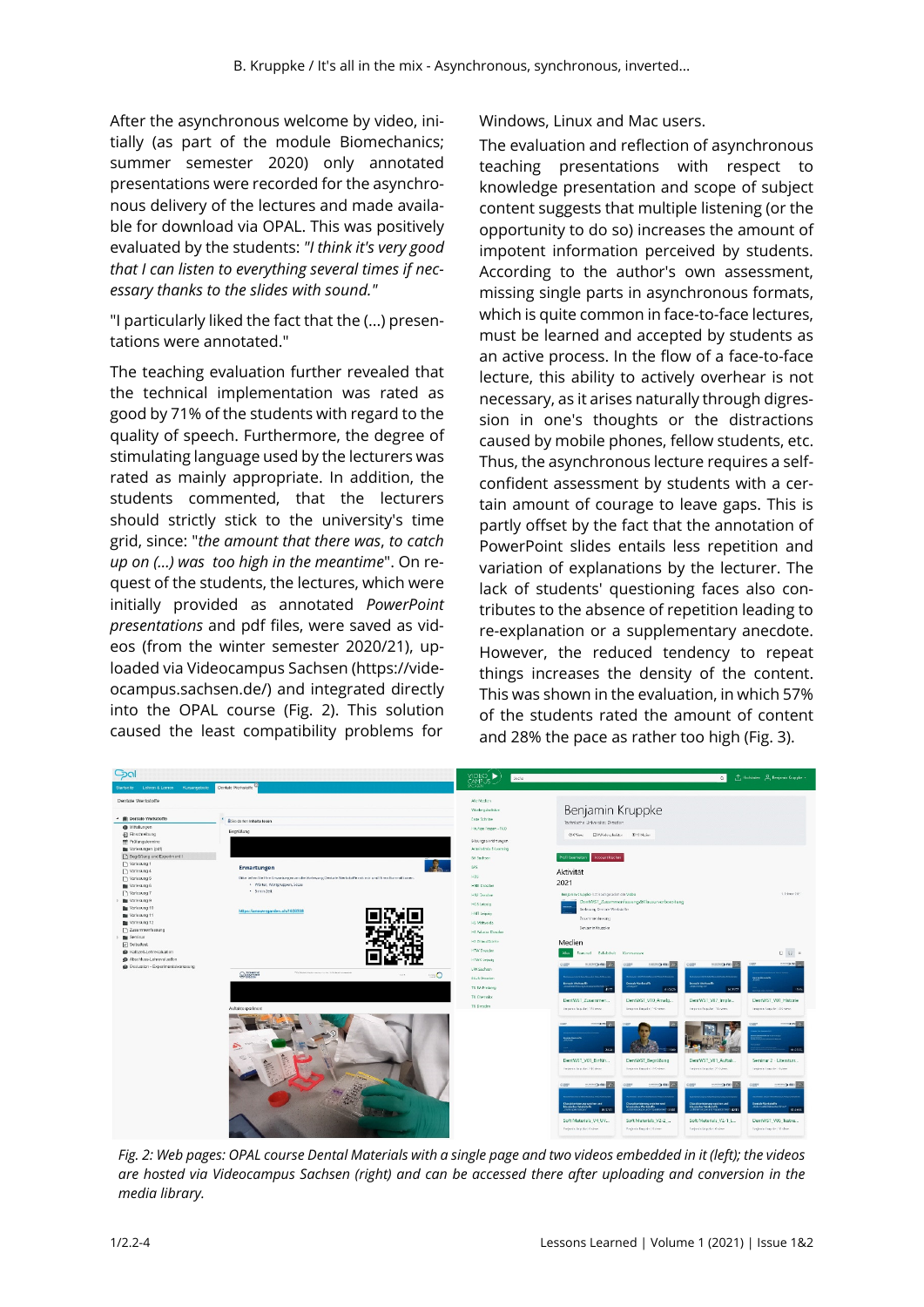

*Fig. 3: Evaluation result for the predominantly asynchronous lecture in the "Applied Biomechanics" module*

Nevertheless, the advantages of asynchronous lectures thus include the possibility of repeated playback, a low technical effort and a sustainability of the prepared presentations, as individual slides can easily be exchanged, re-annotated or updated. This advantage is somewhat diminished by the creation of videos, as updating is a somewhat greater effort. Nevertheless, the asynchronous events enable very flexible preparation of the individual lectures and their provision via OPAL.

The disadvantages of asynchronous teaching undoubtedly include the tendency to teach too much content, at too high pace without varied explanations. The increased degree of precision, that is required for the recording of such a permanently available lecture, increases the workload for the lecutrer. From the students' point of view, the asynchronous lecture also makes it easy to postpone it, which may lead to lesser preparation and follow-up, as the lectures are/appear to be permanently available i.e. also directly in the context of exam preparation.

## **3.2 Synchronous lectures ("classical")**

In order to motivate students to engage with the module throughout the semester and actively avoid procrastination, synchronous lectures were held.

Initially, a few synchronous consultations (via Zoom) were offered, which took place at the time of the regular lecture in addition to the

upload of an annotated PowerPoint presentation. Concerns about possible poor connection quality, students' willingness to participate, time commitment, owing to a synchronous web meeting with students, or similar were not confirmed. On the contrary, there was great participation and even demand for consultations and synchronous lectures. This led to the frequent use of synchronous lectures in the winter semester 2020/21 in the Dental Materials module according to Table 1.

The assessment from the students' point of view was basically positive: "I found it very helpful that we had the opportunity to ask questions directly in live discussions. ". However, it was also self-critically noted that the anonymity of the asynchronous but also the synchronous events (when sound and image are switched off by students) removes the pressure to prepare for the event. This led to the idea of involving students more in the preparation for the course (see 3.3 Inverted Classroom).

During the synchronous online lectures, PowerPoint presentations were explained live and occasional comprehension questions were addressed to the auditorium. Initially, Zoom was used as a web meeting platform. Due to data protection concerns of the students, BigBlue-Button was used furtheron in the course of the Dental Materials module. Since the latter does not have the option of recording the event, the classic lecture character became somewhat more prominent. However, the resulting "tran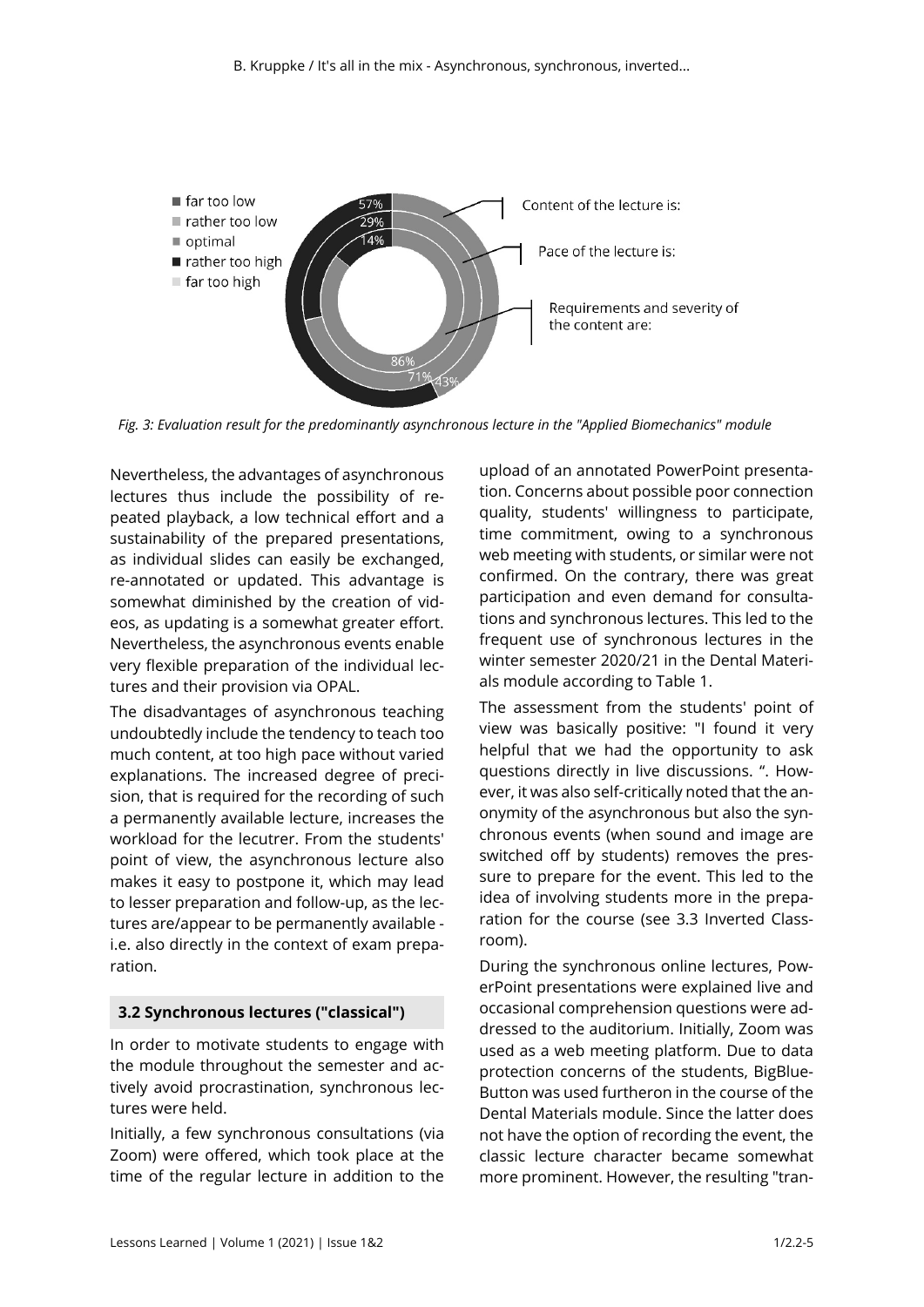sience" of the course was not criticised by the students. Furthermore, the slides were made available as a pdf file.

One advantage of *BigBlueButton* is the multiuser mode, which can be used as a shared "*whiteboard*" with a blank slide of an uploaded presentation. This was used to activate the students. The joint filling of tables, the parallel note-taking of reaction sequences, etc. noticeably lowered the hurdle for students to participate. Thus, information noted in the group were explained without great delays via microphone of individual students. It is advisable to prepare and upload a pdf file for the multi-user mode, so that headings of blanked pages or similar are already present. A short note on the current task is also helpful for the students.

## **3.3 Synchronous Lectures as**  *Inverted Classroom*

As a result of the positive feedback on the synchronous lectures and the explicit request to offer more consultations, the method of an inverted classroom seemed to make sense for the synchronous lectures in the digital space.

The added value of inverted or flipped classrooms has often been explained in the literature, as they combine the self-learning phase through prepared teaching impulses in the form of videos, annotated lectures, manuscripts or preparatory questions followed by a lecture as a consultation and consolidation element [1,2]. In this way, the sometimes challenging and frustrating follow-up of classical lectures can be replaced by a consultation led by a lecturer. Here, all students benefit from the questions of individual fellow students. This process is characterised by the creation of an inclusive learning environment that actively aims to reduce barriers to learning [3]. A positive, albeit not lasting, effect on critical thinking and group work has already been demonstrated for the inverted classroom, which could be perpetuated through increased use of the method [4].

For the inverted classroom in the dental materials module, a preparation task was issued, which the students worked on in self-study be-

tween two courses. For this purpose, pdf files were made available via OPAL, which contained up to three topic complexes for preparation. It seems to be particularly important to have very precisely formulated and thematically well-defined tasks, if necessary with suitable literature references. Priority should be given to low learning levels (knowledge, understanding) according to Bloom's taxonomy of learning objectives [5,6]. Higher levels of learning (application, analysis, synthesis, evaluation) should be part of the synchronous courses.

Within the framework of the synchronous lectures, questions that arose from preparing the tasks were addressed first. In order to bring all students to the "same level of knowledge", a preparatory task was first presented by a student and the researched contents were presented. Additional information was added by other students. Subsequently, in-depth contexts were explained and visualised by the lecturer with selected PowerPoint slides. The deviation from the rather rigid order of a classical lecture can be counteracted by taking up and discussing the other preparatory tasks according to the same scheme.

A forum set up in the OPAL course, in which students were supposed to help each other with questions and solutions, was hardly used, despite several calls for participation. This circumstance did not even change after formulating work assignments to comment on each other's contributions in the forum.

As a result of the different types of lectures in the module, an evaluation was carried out which asked for the students' assessment of the amount of content, the pace and the standard of the content (Fig. 4). The majority of the students' assessments were optimal in all points.

The question about the structure of the course (Is there a recognisable thread?) was also answered with 71.4% "completely agree" and 28.6% "mostly agree". Thus, the multiple change of the lecture method as well as the switch to a different web meeting platform do not seem to have had a negative influence on the comprehensibility and structuring.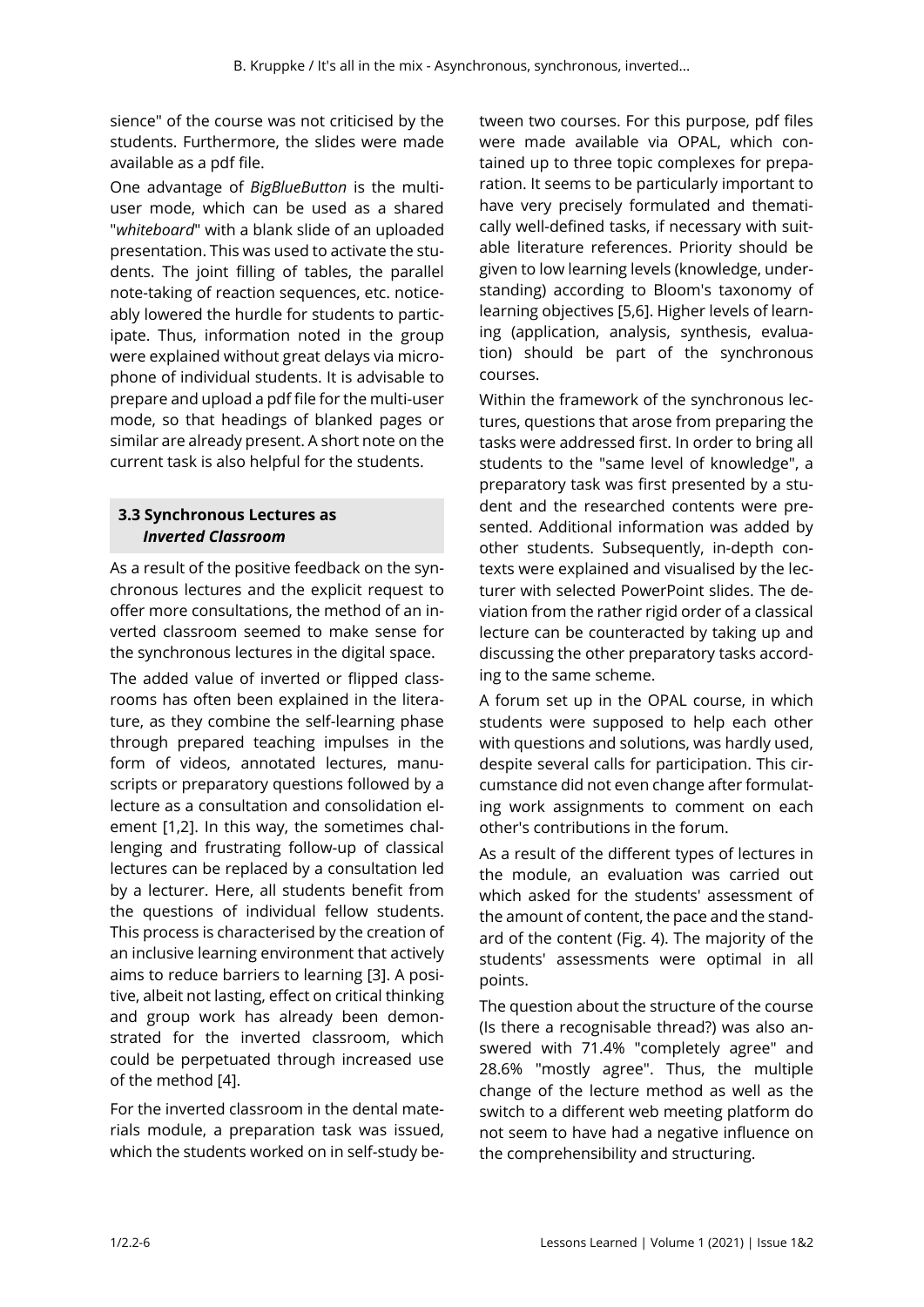

*Fig. 4: Evaluation result after combination of different lecture methods in the module "Dental Materials*"

#### **4. Experimental lecture**

In order to offer students a practical aspect in the digital semester, the opening experiment usually conducted with the students in the lecture hall was extended and an experimental lecture was held halfway through the semester [7].

An earlier study within the framework of the professorship for biomaterials dealt with the activation of study applicants through an internet-based blended learning module, whereby it was shown that it is possible to inspire particularly qualified and motivated students for a biomedical degree programme at a university [8]. In contrast to this, the question now arose, as to whether and how the activation of students who are already familiar with the university learning situation can take place in the digital space, since in contrast to the classic and rather one-sided lecture, active participation of students within the lecture (as feedback for the lecturer) was now desired.

As an impulse and to motivate the students, a collection of ideas was initiated in the 1st lecture of the Dental Materials module by means of a digital pin board (www.padlet.com), in which experimental parameters and methods of analysis for the examination of tooth hard substance were suggested by the students (Fig. 5).

The web-based pinboards were created in advance of the experimental lecture to give students the opportunity to give direct feedback or suggestions on the experiments and their subsequent evaluation. The structure of the pinboards was adapted to the corresponding experiments (free notes, columns, timeline).

For example, one pinboard was filled by the students as an expectation query of an experiment, while the preparation of another experiment took place [7].



*Fig. 5: Exemplary collection of notes on a digital pinboard - web-based asynchronous possibility to collect suggestions via padlet.com (according to [7])* 

Another pinboard was created for an expectation query as a timeline to visualise along the given axis the sequence of the electrochemical potential of different metals under investigation. Students could access the padlets via a QR code (on PowerPoint slides) or a hyperlink (posted in Zoom Chat) at the appropriate time. The advantages of such audience response systems (e.g. Padlet) have already been described extensively in the literature, whereby the group character of the chosen web tool can fundamentally help to reduce the fear of a wrong answer [9]. In addition, the immediate mutual feedback (peer feedback), which is not directly addressed to the lecturer, has been shown to be a particularly beneficial element of digital courses [10]. Digital pinboards are also a popular and positively evaluated tool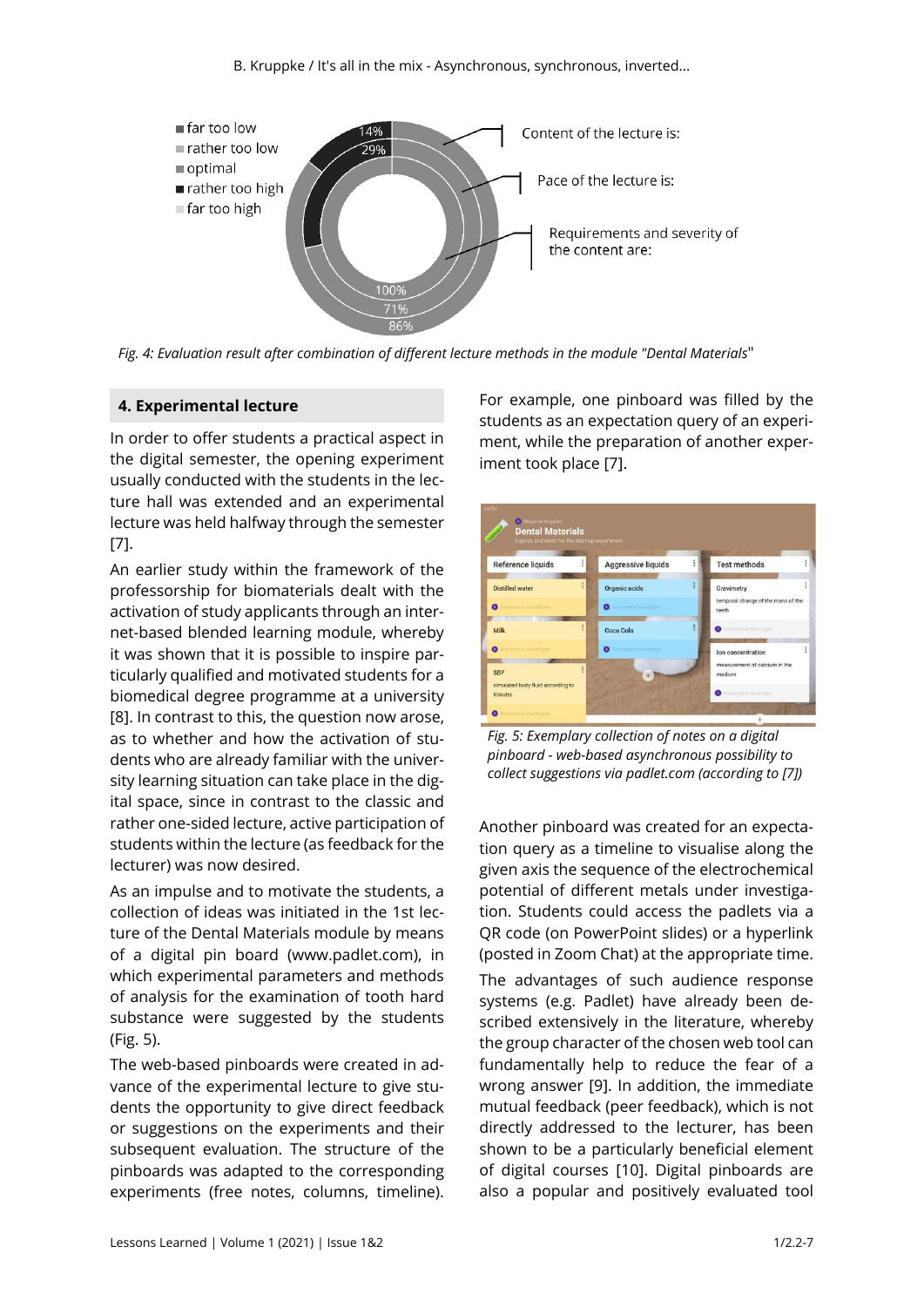with regard to inclusion and lowering learning barriers for people with disabilities [11,12].

The suggestions submitted via the asynchronously filled pinboard (Fig. 5; supplemented by established methods from the previous year) were included in the experiment. The start of the experiment was documented by video and made accessible to the students via OPAL. This asynchronous start of the experiment was followed (after a 7-week incubation phase) by its evaluation in the context of a synchronous experimental lecture. The course and evaluation was published earlier with a detailed description of the material scientific experiments [7].

As a brief summary, the process and student perception of the experimental lecture can be described as follows. In addition to selected other experiments, the evaluation of the kickoff experiment took place during the synchronous digital experimental lecture. This was transmitted from the laboratory of the Chair of Biomaterials via Zoom and transmitted by means of the Logitech Group conference system (movable and programmable HD camera with 10× optical magnification; microphone & loudspeaker as well as 2 extension microphones).



*Fig. 6: Photograph of the laboratory with division of the three work areas (according to [7]).* 

In the laboratory, the separation of the areas (technical area, experiment, preparation; Fig. 6) was suitable for filming a clean work area for the students. Saving up to five camera positions and magnifications contributed to a continuous transmission with smooth changes between detailed shots of experiments, long shots for greetings and explanations and half shots for the working area, etc.

The use of an external monitor to control the web meeting and the main monitor e.g. for explanatory PowerPoint slides or live surveys is highly recommended.

During the experimental lecture, expectation polls were conducted for the individual experiments and the students were able to explain their hypotheses directly via microphone or by means of the digital pinboards. This resulted in a lively exchange and the students voted for an extension of the event in order to be able to experience all the experiments live.

## **5. Teaching evaluation and reflection**

Of particular interest was the evaluation of the inverted classroom in comparison to both established methods in form of asynchronous lectures (recorded/annotated presentations) and the synchronous lectures (live explanation of slides in a web meeting). This comparison was filled as a free text within the evaluation by 7 students (out of a total of 18 students who took part in the final examination) as follows:

*"With the inverted classroom, it was easier to understand the subject matter because you had to think for yourself, but the effort up front was not insignificant."* 

*"The online lecture is much more pleasant in my opinion and I was able to internalise the content better in this one."* 

*"I find synchronous online lectures the best. For me, it's like the classic lecture but at a cosy desk and not on the hard wooden benches. But the inverted classroom also has definite advantages. Maybe the implementation still needs a bit of tweaking so that the preparation effort [is] balanced out."* 

*"I [find] the concept of the inverted classroom very good. The subject content can be internalised better compared to the normal lecture. If I were to choose a mixed concept [...] I would place the majority of the inverted classrooms [at] the beginning or in the middle of the semester [...]."* 

"I am not a fan of the inverted classroom. As soon as face-to-face lectures are possible again, online events should be waived. Small preparatory tasks for the lecture are nevertheless useful."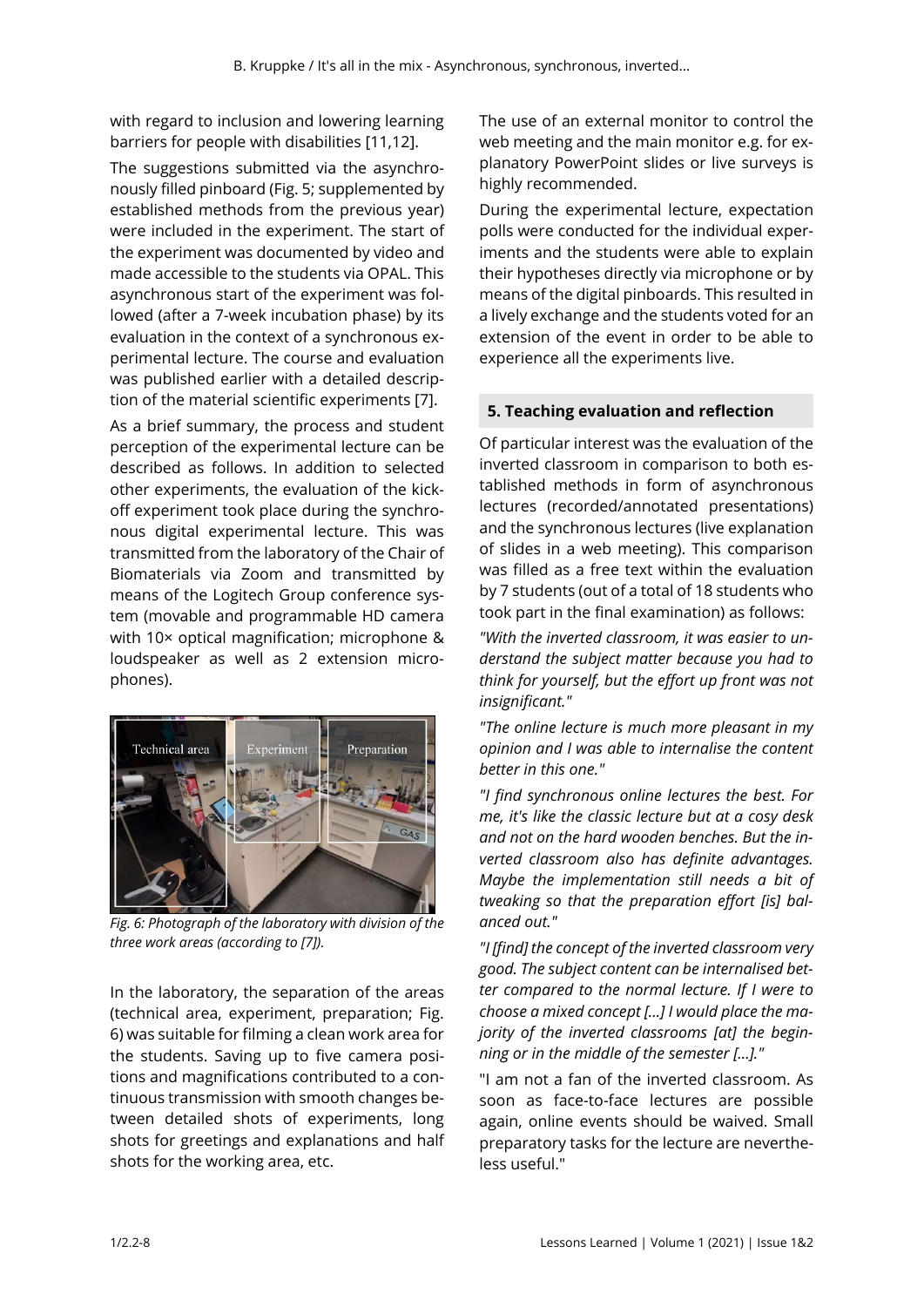*"For me, it is easier to internalise subject content with the Inverted Classroom because: a) I am forced to really deal with the subject and not just a week before the exam. b) I cannot digress as easily as in a normal lecture. In addition, the Inverted Classroom offers a better opportunity to clarify questions that arise."* 

*"The concept of the inverted classroom makes total sense to me. Students should be able to acquire very basic knowledge á la "name" or "draw" themselves in order to later use the time with the lecturer effectively for more complex contexts".* 

The positive feedback on the concept and implementation of the inverted classroom (despite its first-time implementation) should encourage greater use. This should be seen above all against the background of the effort that has to be planned anyway for the transformation of courses from the lecture hall to the digital space.

The second didactic challenge in the transfer of classical teaching formats into the digital space concerned the practical element, which was transferred into an experimental lecture with activating (audience response) methods. Here, the question arose as to what the students particularly liked about the experimental lecture:

*"Definitely that it existed at all. The practical reference was really fun, even if it was online. A lecture like this should be done in many more modules."* 

*"The will to make experiments possible despite the online situation. The setting in the laboratory. The illustration of lecture content by practical example."* 

*"The experiments were very well structured and the learning content was conveyed in a sympathetic manner. The ratio of experiments to explanations was optimal. It was easy to follow and will be remembered for a long time. [...] These various pre-programmed camera settings actually make an assistant superfluous, but also shows how well the entire procedure was thought through in advance."* 

The question of what the students did not like about the experimental lecture was answered as follows:

*"I thought they were really good, no criticisms."* 

*"I can't say anything negative about the lecture."* 

#### *"The time pressure, which left too little time for understanding and comprehension. Perhaps it would be better to do 1-2 experiments less.*"

The predominantly positive assessment of the students justifies the significantly higher time for preparation and the rescheduling of the experiments for implementation in the digital space. The experiments (despite being carried out by a lecturer) represent added value in the perception of the students and can also be linked to many important learning objectives from the perspective of the teacher.

Of course, the learning of hand movements and behaviour in the laboratory remains underrepresented, but with the help of the audience response systems, an indirect as well as direct influence can be taken on the live experiments. As a result, the students came to the conclusion, among others, that "one had the feeling of being "live" on site".

In this context, it should be taken into account that many practical courses in engineering studies are carried out in groups anyway, which means that only some of the students are actively involved in carrying out the experiments, while others observe the process. Maintaining the attention of the students during the video broadcast was also successful through the varied implementation of the experimental lecture with segments of interaction, experiment execution and evaluation.

This can be concluded from the evaluation of the ratio of experimental sequences to scientific background sequences. Thus, the selection of experiments and the ratio of experiments to explanations was rated as very good by 50% of the students, as good but with too many explanations by 33.3%, and as good but with too many experiments by 16.7% of the students. The evaluation of student participation via padlet, chat, surveys and feedback via microphone was rated as very good by 50% of the students and as good by 50%.

As an evaluation of audience response systems from a lecturer's point of view, it is necessary to keep the pedagogical goal in mind, which in this case means that students should perceive themselves as part of the experimental process. Thus, the systems should not be used in the sense of a fun and anonymous tool, which has been shown as a result of other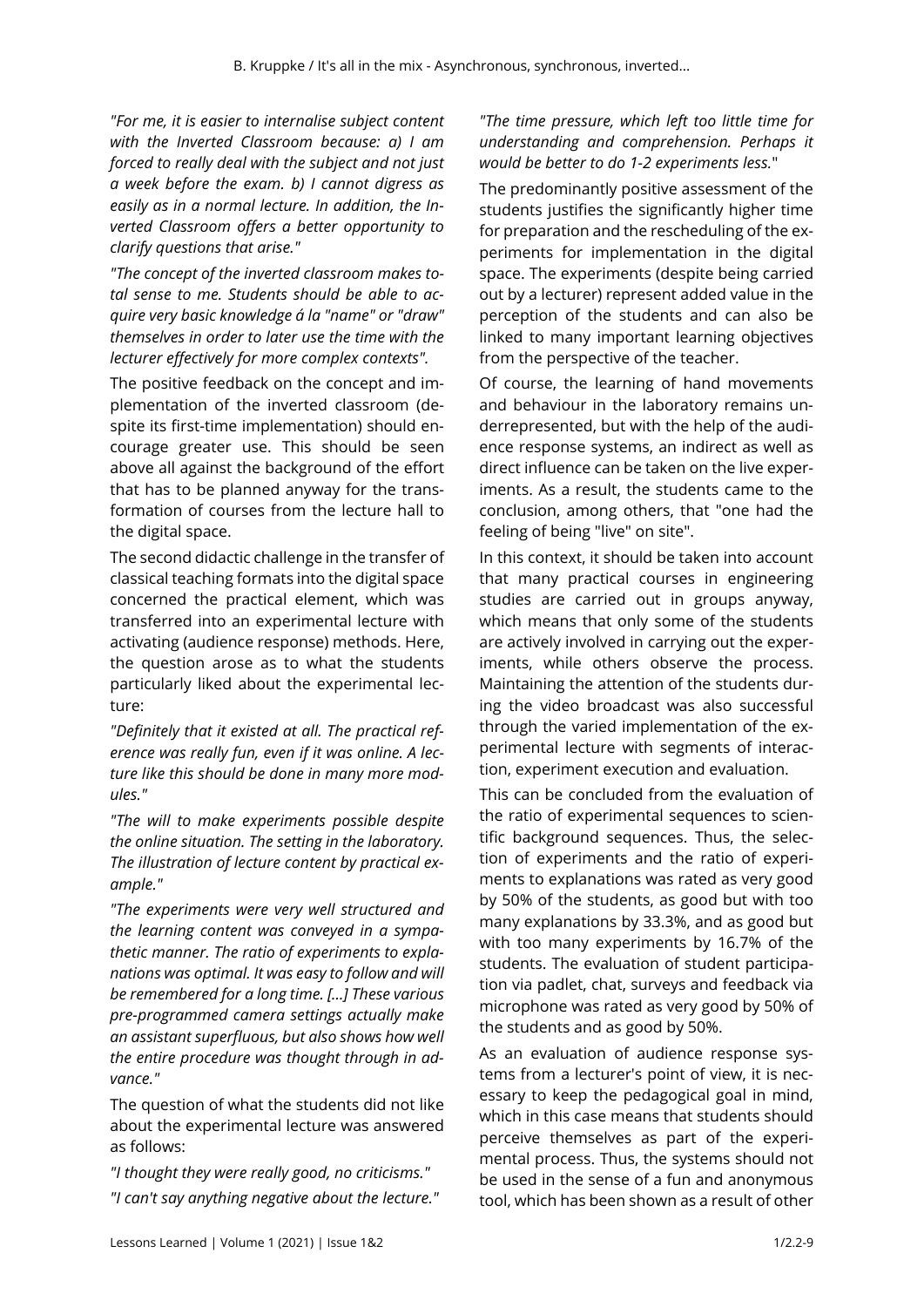research [13,14]. To avoid this, a close relation of the queries to the experimental procedure was used, whereby open questions that encourage comments or discussions were formulated as far as possible. In this way, a purely voting-oriented use of the audience response systems was avoided. As a result, a high level of participation was present, which had not been observed in previous face-to-face events. This confirms the high attractiveness of synchronous lectures in the digital space, on the one hand, in contrast to face-to-face events and, on the other hand. This is especially true in comparison to recorded lectures, which has also been shown in other studies [15-17]. It should be noted that students like to access recorded lectures to prepare for exams or to catch up on missed lectures, but that in most studies they prefer access to synchronous online lectures [16].

## **6.** *Lessons Learned*

In conclusion, the lessons learned from the transfer of conventional face-to-face lectures into the digital space can be summarised as follows with respect to the three aspects of technology, teaching methodology and students:

## Technology

- External high-quality microphone for clear voice recording without clipping or noise (e.g. auna CM600 USB - condenser microphone)
- Flexible and controllable camera system and multiple microphones (e.g. Logitech Group) or lavalier microphone for experimental lectures offer freedom of movement and variety for spectators
- Speech pauses when changing slides in PowerPoint so that all comments are played back completely
- Videos uploaded to Videocampus Sachsen and integrated into the OPAL course offer students the highest platform compatibility (better than (password-protected) annotated PowerPoint presentations).
- Limiting the online tools to one asynchronous communication channel (e.g. common digital pinboard) and one synchronous communication channel (e.g. chat or voting)

serves to provide an overview and focus on didactically appropriate use.

 Less is more ... Concentrating on methods, formats and techniques that you yourself enjoy. This spark jumps over to students even in the digital space.

## Teaching methodology

- Avoid postponing to listen lectures provided asynchronously by tasks (e.g. with learning success questions or timely and regular consultations with comprehension questions)
- Synchronous events promote continuous engagement with teaching content
- Confront students during consultations with tasks that require responses - No: "Are there any comprehension questions?"
- Forum for mutual help among students is not suitable for small groups (here: 20 students)
- Formulate tasks/self-learning assignments very precisely in the Inverted Classroom
- Check/reduce amount of content
- Showing instead of telling (in lecture and with experiments, also in the digital space) or even better:
- Let them work it out themselves and explain it together instead of presenting it.

## **Students**

- *Inverted Classroom* means noticeably more effort for students - this must be taken into account and appreciated (self-learning tasks as a starting point in courses).
- Digital experimental lectures, despite being purely demonstrative, can provide an immediate view of what is happening, which can be perceived as "*being closer to the scene*".
- Cooperation increases if groups are activated (shared pinboard or shared "whiteboard")
- Very good examination results confirm intensive engagement with asynchronously provided materials
- Commitment and open-mindness are rewarded, which means that concepts that can still be optimised are tolerated.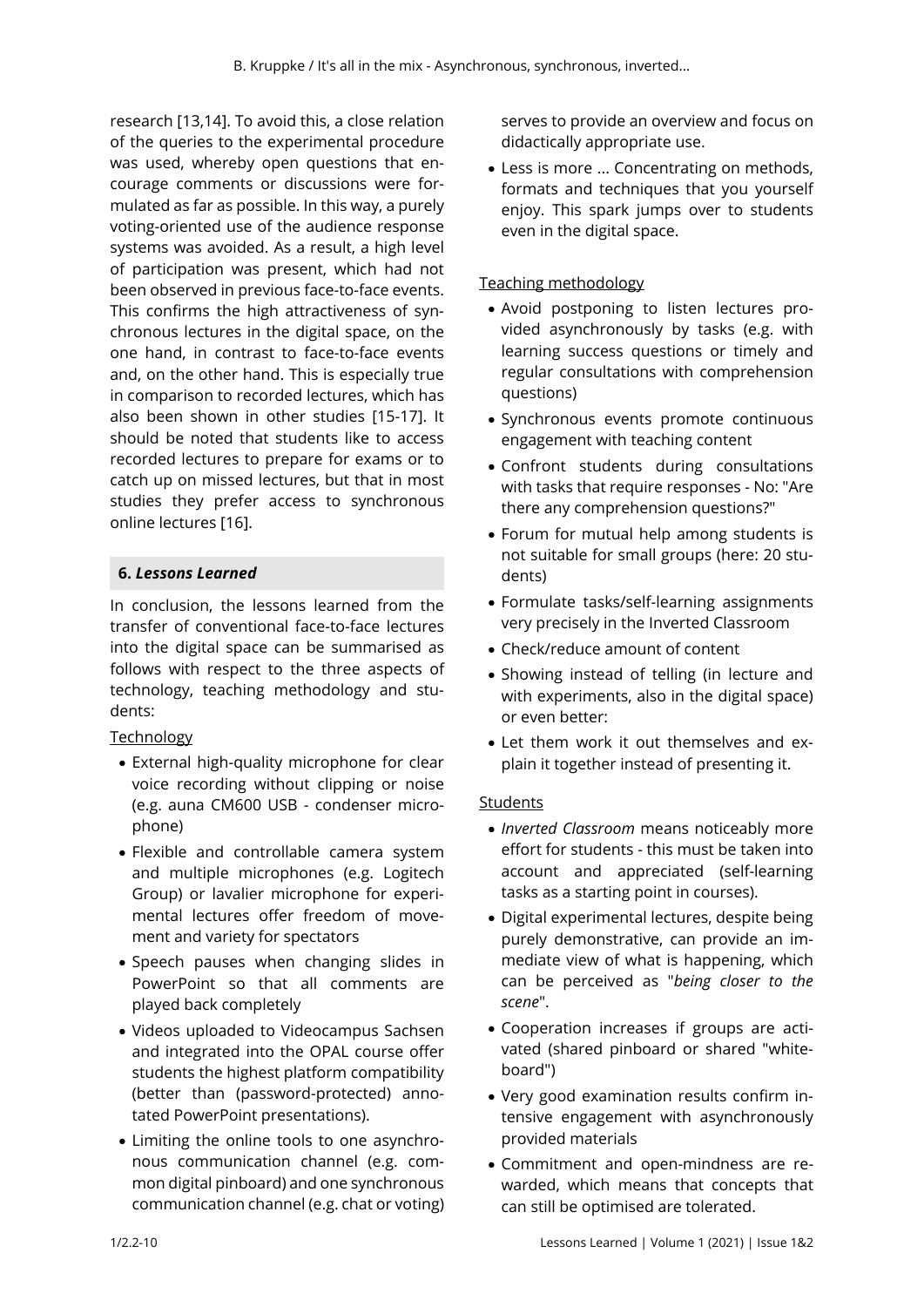• Students recommend when dealing with first-year students in digital-only semesters: "INFORMATION is the most important thing", "for digital delivery I recommend (...) weekly live conferences" and "support the exchange of phone numbers and email addresses".

## **7. Conclusion**

In summary, the combination of a teaching concept that is adapted to the digital space and the corresponding technical framework conditions can be evaluated as the fundament for successful online teaching. Activating methods help to overcome the distance between lecturers and students as well as the distance between students and to increase the willingness to communicate. The use of *audience response systems* should follow the respective learning objective, which can be implemented with precise but open questions or tasks.

Activating students within the framework of the inverted classroom requires a conceptual

revision of the courses, but can promote willingness to learn over the whole semester. This stimulates the questioning of the course content through independently acquired knowledge.

As a result, it seems that instead of a complete transfer of face-to-face teaching into a rigid online concept, a combination of different lecture concepts in the digital space is particularly recommendable. In this way, many types of learners can be addressed or event preferences taken into account, and the flexibility allows the event to be adapted to the complexity, topicality and accessibility of the content to be taught.

In the future, the combination of different course concepts and forms of communication certainly seems to be preferred by a large part of the students, whereby finally, reference should be made to the high significance of face-to-face teaching (Fig. 7).



*Fig. 7 : Evaluation result for online teaching versus face-to-face teaching in the dental materials module after implementation of the three-part lecture concept* 

## **Acknowledgement**

In the context of course planning, I would like to thank Professor Dr. Hans-Peter Wiesmann, Dr. Thomas Hanke, Dr. Ute Bergmann and Dr. Christiane Heinemann for their collegial support and lively exchange. I would like to thank Ms. Celine Guder for her support in the implementation of the course.

#### **Literature**

- [1] A. Roehl, S.L. Reddy, G.J. Shannon, The Flipped Classroom: An Opportunity To Engage Millennial Students Through Active Learning Strategies, J. Fam. Consum. Sci. 105 (2013) 44-49. https://doi.org/10.14307/jfcs105.2.12.
- [2] N.T.T. Thai, B. De Wever, M. Valcke, The impact of a flipped classroom design on learning performance in higher education: Looking for the best "blend" of lectures and guiding questions with feedback, Comput. Educ. 107 (2017) 113-126. https://doi.org/10.1016/j.compedu.2017.01.003.